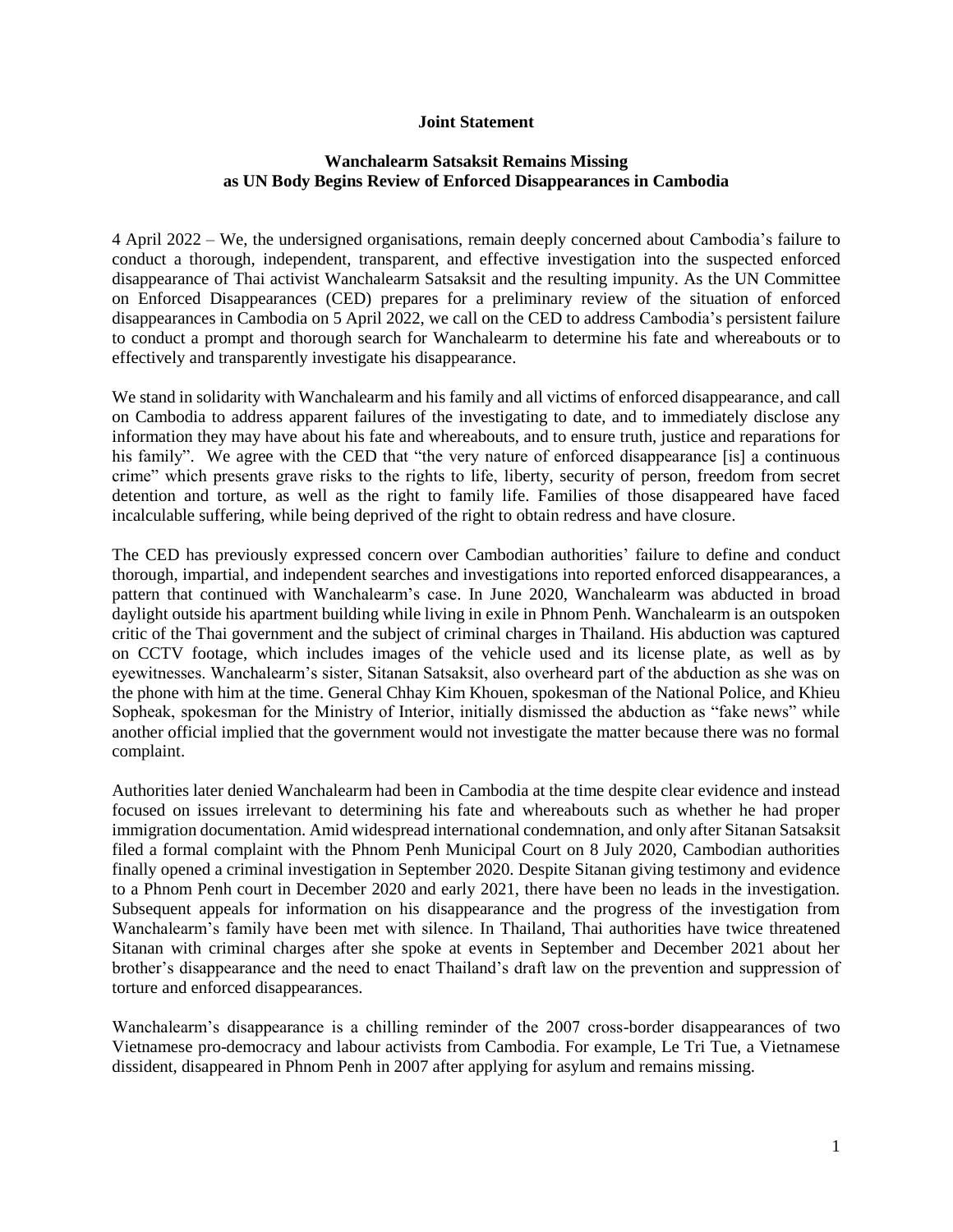Failure to effectively investigate his abduction calls into question the authorities' compliance with Cambodia's obligations under the International Convention for the Protection of All Persons from Enforced Disappearance (ICPPED), to which Cambodia became a state party in 2013. Specifically, Cambodia is in violation of its duties under international human rights law to undertake a thorough and impartial investigation without delay, take necessary measures to hold those involved criminally responsible, and guarantee access to information to the families of the victims and those with a legitimate interest. In addition, unconscionable delays in the search for a disappeared person are inconsistent with the Guiding Principles for the search for disappeared persons, including to presume the person is alive, respect human dignity, begin without delay, use information in an appropriate manner, and respect that the search is a continuing obligation until the fate of the disappeared is known.

The CED opened its 22<sup>nd</sup> session on 28 March and will develop a List of Issues that will form the basis for the review of Cambodia's first report under Article 29 of the ICPPED. This report was due in 2015 but was not submitted by the Cambodian government until 2021.

## **This joint statement is endorsed by:**

- 1. Sitanan Satsaksit and Family
- 2. Affiliated Network for Social Accountability (ANSA), Cambodia
- 3. Alliance for Conflict Transformation (ACT), Cambodia
- 4. Ain o Salish Kendra (ASK), Bangladesh
- 5. Asian Forum for Human Rights and Development (FORUM-ASIA)
- 6. Asian Resource Foundation (ARF), Thailand
- 7. Association of Women for Awareness & Motivation (AWAM), Pakistan
- 8. Banglar Manabadhikar Suraksha Mancha (MASUM), India
- 9. Bytes for All, Pakistan
- 10. Cambodia's Independent Civil Servants Association (CICA)
- 11. Cambodian Center for Human Rights (CCHR)
- 12. Cambodian Food and Service Workers' Federation (CFSWF), Cambodia
- 13. Cambodian Human Rights and Development Association (ADHOC), Cambodia
- 14. Cambodian Institute for Democracy (CID), Cambodia
- 15. Cambodian League for the Promotion and Defense of Human Rights (LICADHO), Cambodia
- 16. Cambodian Youth Network (CYN), Cambodia
- 17. Center for Alliance of Labor and Human Rights (CENTRAL), Cambodia
- 18. Center for Human Rights and Development (CHRD), Mongolia
- 19. Center for Prisoners' Rights (CPR), Japan
- 20. Coalition of Cambodian Farmers Community Association (CCFC), Cambodia
- 21. Committee for Free and Fair Elections in Cambodia (COMFREL), Cambodia
- 22. Commonwealth Human Rights Initiative (CHRI), India
- 23. Cross Cultural Foundation (CrCF), Thailand
- 24. Defence of Human Rights (DHR), Pakistan
- 25. Dignity-Kadyr-kassiyet (KK), Kazakhstan
- 26. Equitable Cambodia (EC), Cambodia
- 27. Human Rights Commission of Pakistan, Pakistan
- 28. Human Rights Lawyers Association (HRLA), Thailand
- 29. Independent Democracy of Informal Economy Association (IDEA), Cambodia
- 30. The Indonesian Human Rights Monitor Inisiatif Masyarakat Partisipatif untuk Transisi Berkeadilan (Imparsial), Indonesia
- 31. International Federation for Human Rights (FIDH)
- 32. Korean House for International Solidarity (KHIS), South Korea
- 33. League for the Defence of Human Rights in Iran (LDDHI), Iran